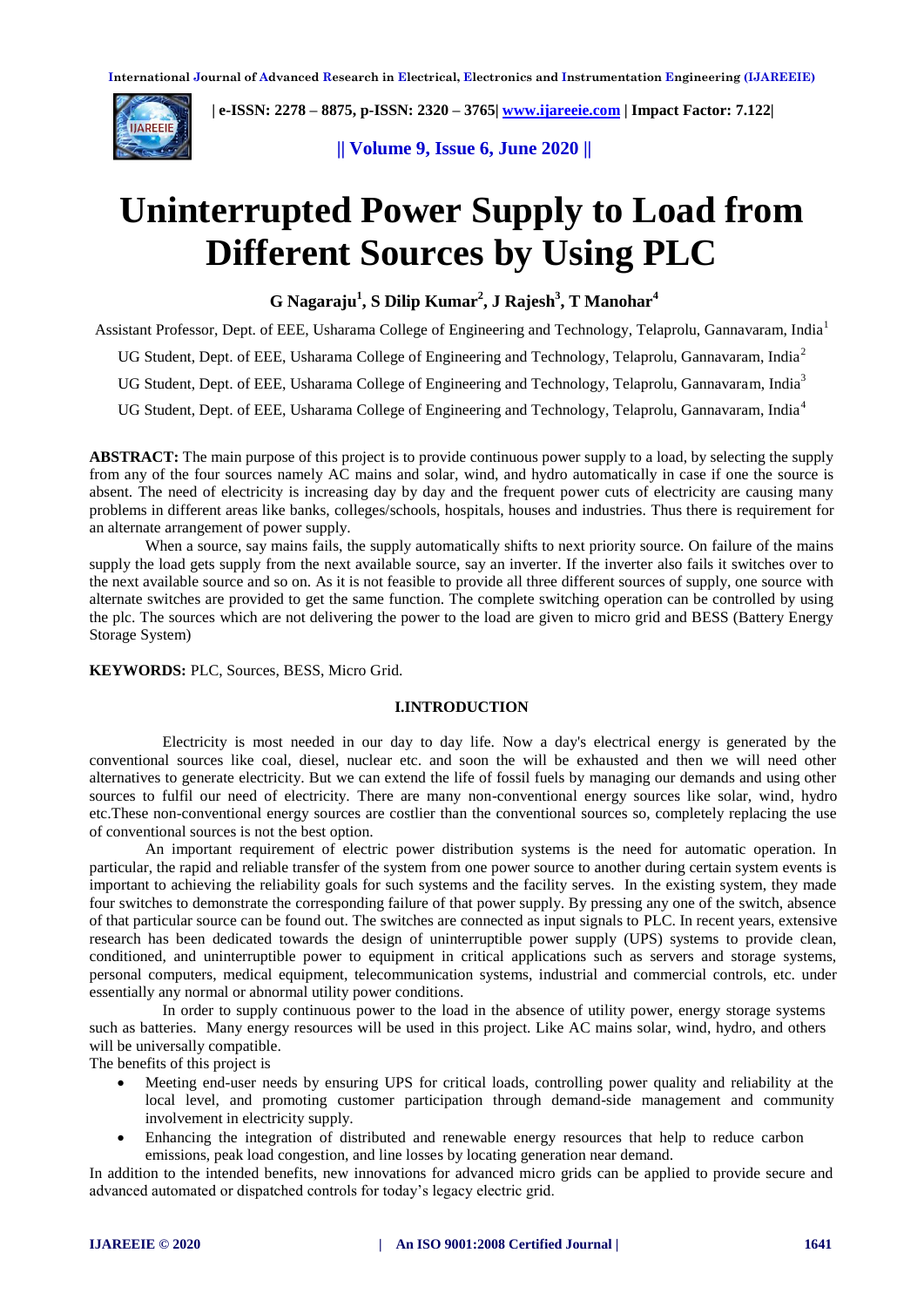

 **| e-ISSN: 2278 – 8875, p-ISSN: 2320 – 3765[| www.ijareeie.com](http://www.ijareeie.com/) | Impact Factor: 7.122|** 

# **|| Volume 9, Issue 6, June 2020 ||**

The advanced micro grid will initiate changes to the grid that will contain nearly self-healing sectors in the event of natural disasters or other massive grid failures.The advanced micro grid systems will use new communications methods that have integrated security and surety for immunity from outside events or adversaries. A list of the objectives:

- $\triangleright$  Supports power quality enhancements for connected loads.
- > Provides VAR/frequency controls and support for interconnectivity.
- $\triangleright$  Improves reliability for critical loads.<br> $\triangleright$  Balances distributed and central contr
- Balances distributed and central control.
- $\triangleright$  Enables price-driven demand response.
- $\triangleright$  Reduces peak loads for the interconnected grid.



Fig 1 Solar panel and Wind turbine



Fig 2 Hydro turbine and BESS

#### **II. PROPOSED MODEL AND NOTATIONS**

- **Notations**
- S Solar power plant
- W Wind power plant
- $\bullet$  H Hydro power plant
- AC AC mains
- B BESS ( Battery Energy storage system )
- In Relay modules we have 5 terminals they are
- Com Common terminal
- NO Normally Open
- NC Normally Closed
- $C = \text{coil terminal}$

### **PLC as the input and output modules &the following are the terminal**

#### **Input module terminals**

- X3 Solar power plant input pulse
- X4 Wind power plant input pulse
- X5 Hydro power plant input pulse
- $\bullet$  X6 AC mains input pulse
- X7 BESS input pulse
- X0 Minimum load condition input pulse

# **Output module terminals**

- Y0 Solar power plant output power
- Y1 Wind power plant output power
- Y2 Hydro power plant output power
- Y3 AC mains output power
- Y4 Battery Energy Storage System output power
- Y5 Buzzer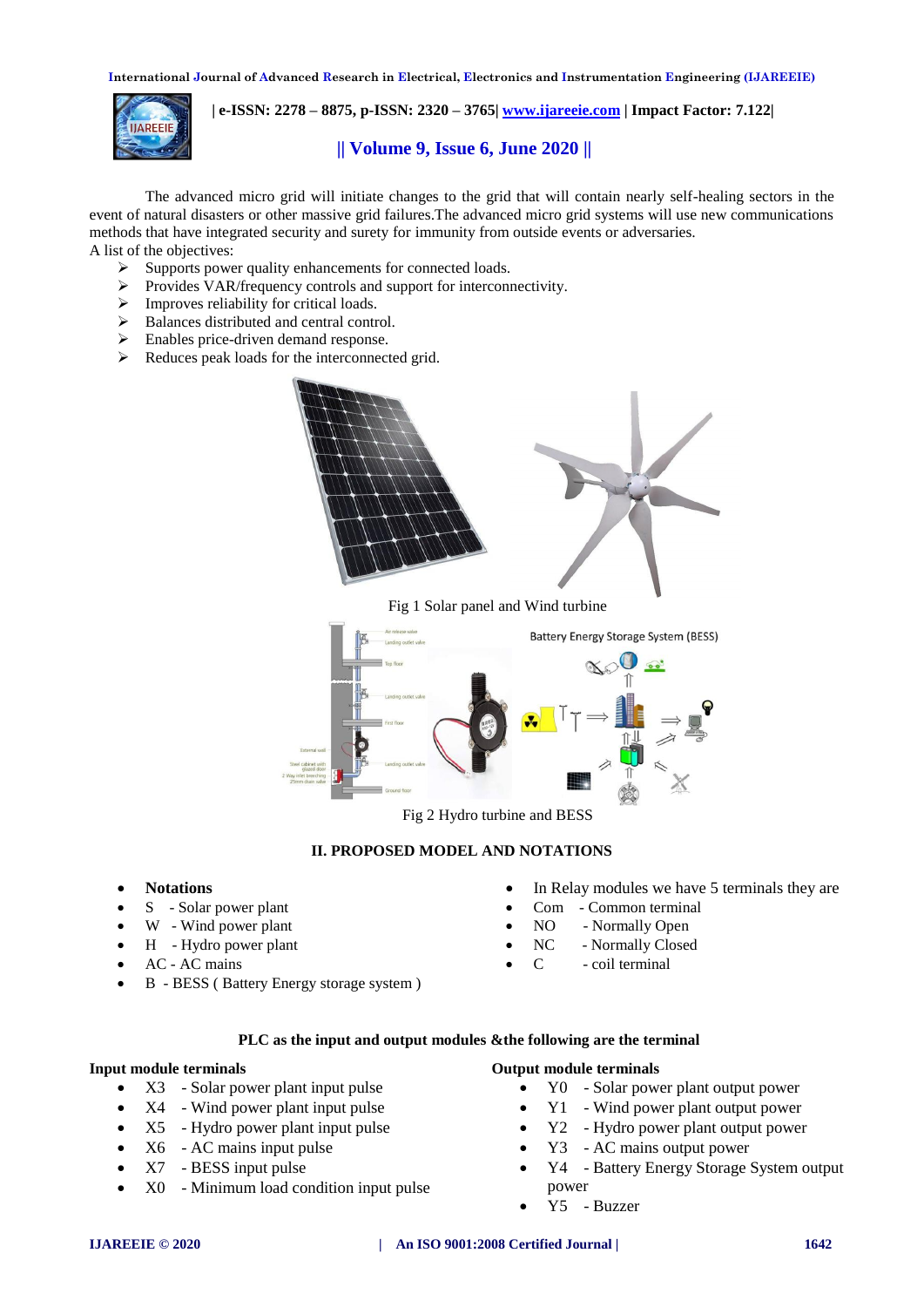

 **| e-ISSN: 2278 – 8875, p-ISSN: 2320 – 3765[| www.ijareeie.com](http://www.ijareeie.com/) | Impact Factor: 7.122|** 

# **|| Volume 9, Issue 6, June 2020 ||**

- X1 Medium load condition input pulse
- X2 Maximum load condition input pulse
- L LEDs (they are connected to show the output is ON and Input is ON



Fig 3 Block diagram and proposed model

# **III. SOURCES CORRESPONDING TO LOAD CONDITIONS**

#### **Load conditions**

- $\triangleright$  In practical conditions the PLC reads the analog value of load. Based on the load or power consumption value the sources will switch lo load.
- $\triangleright$  As this is prototype model and power generation is less and loads are also less, so reading the analog values is difficult. For this reason we are taking 3 load conditions as follows
	- 1) Minimum load.
	- 2) Medium load.
	- 3) Maximum load

For the above three load conditions we are taking three set of loads and switch them.

# **Sources corresponding to loads**

- The sources which are switching bases on the load conditions.
	- We have 5 sources with their priority order they are
		- 1. Solar 2. Wind 3. Hydro 4. AC mains 4. Battery energy storage system ( BESS )

| <b>Minimum load condition</b>    | <b>Medium load condition</b>       |                 | <b>Maximum load condition</b>             |      |
|----------------------------------|------------------------------------|-----------------|-------------------------------------------|------|
| In minimum load we required      | As the name indicate the loads are |                 | As the load is maximum and the amount of  |      |
| any one of the source from their | medium so we are switching the any |                 | power consumption is more so the sources  |      |
| priorities. If no source is in   | two sources from the below list    |                 | need to be switched is increased to any 3 |      |
| active and all are failure the   |                                    |                 | sources                                   |      |
| buzzer is switched on            | Solar and Wind                     | $-Y0$ and $Y1$  |                                           |      |
| -Solar<br>- Y0                   | Solar and Hydro                    | $-YO$ and $Y2$  | Solar, Wind and Hydro - Y0, Y1 and Y2     |      |
| -Wind<br>- Y1                    | Solar and BESS                     | $- Y0$ and $Y4$ | Solar, Wind and BESS - Y0, Y1 and Y4      |      |
| $-Y2$<br>-Hydro                  | Wind and Hydro                     | $-Y1$ and $Y2$  | Solar, Hydro and BESS - Y0, Y2 and Y4     |      |
| -AC mains.<br>$-Y3$              | Wind and BESS                      | $-Y1$ and $Y4$  | Wind, Hydro and BESS - Y1, Y2 and Y4      |      |
| $-Y4$<br>-BESS                   | Hydro and BESS                     | $-$ Y2 and Y4   | AC mains                                  | - Y3 |
| $-Y5$<br>-Buzzer                 | AC mains                           | - Y3            |                                           |      |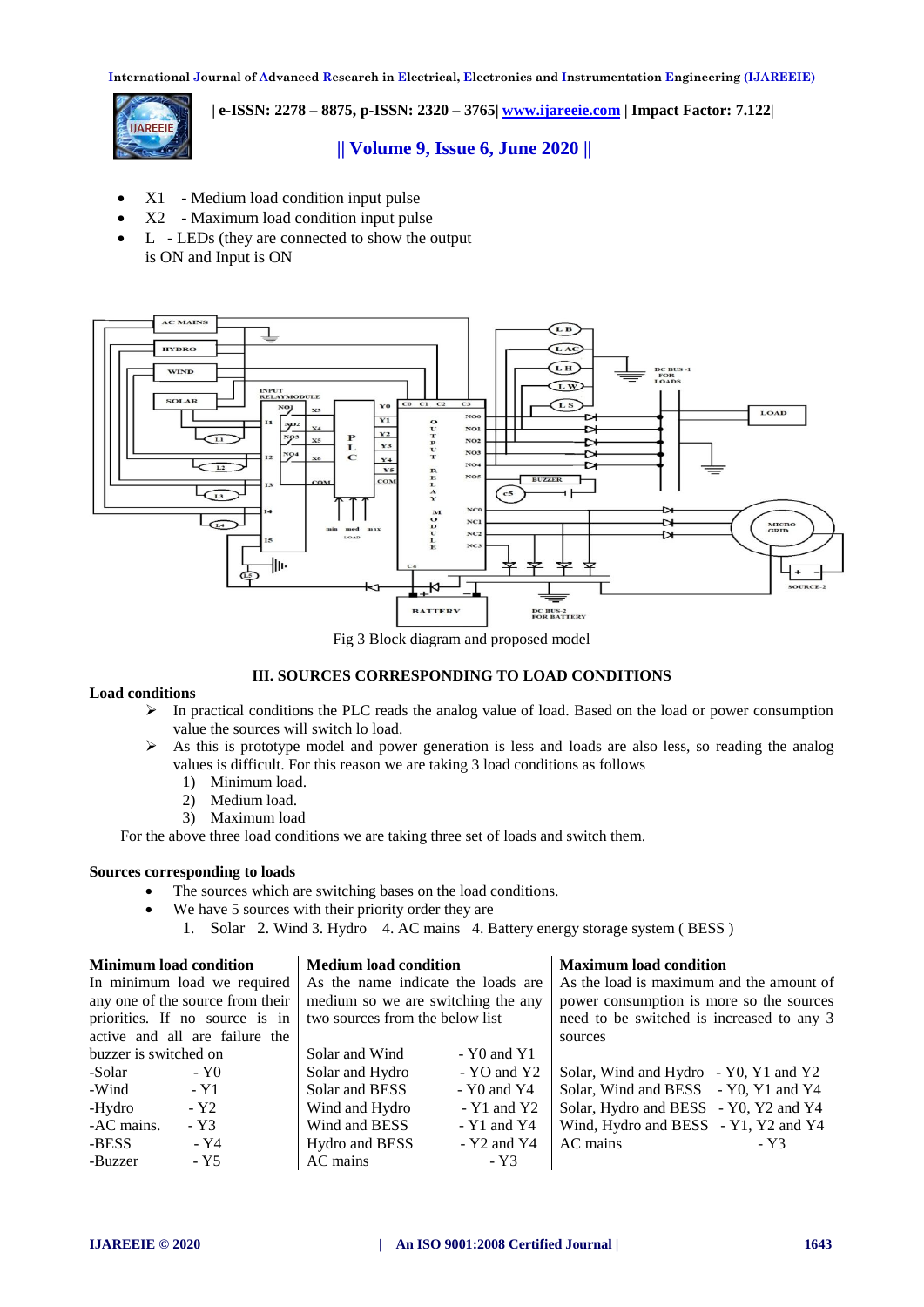**IAREEIE** 

# **| e-ISSN: 2278 – 8875, p-ISSN: 2320 – 3765[| www.ijareeie.com](http://www.ijareeie.com/) | Impact Factor: 7.122|**

# **|| Volume 9, Issue 6, June 2020 ||**

# **IV. FLOW CHART**



#### Fig 4 Flow Chart

# **V. WORKING**

- $\triangleright$  The PLC will read the input pulse from the source. The pulses will indicate with LEDs in the project.
- $\triangleright$  As the generation is continuous and difficult to turn off the generation we connected the switch. When we turn on the switch corresponding input pulse will turn ON.
- $\triangleright$  The input pulses will read by the PLC.
- Before input pulses of sources PLC checks the load condition pulses.
- $\triangleright$  According to load condition PLC will check the sources pulses and turns ON the corresponding output based on program.
- To show which output is turned ON there are LEDs to show the corresponding output is turned ON.
- $\triangleright$  If the remaining sources output is of for the DC bus-1, then they are given to charge the battery i.e., DC bus-2 and micro grid.
- $\triangleright$  For micro grid solar, wind and hydro generated power is given.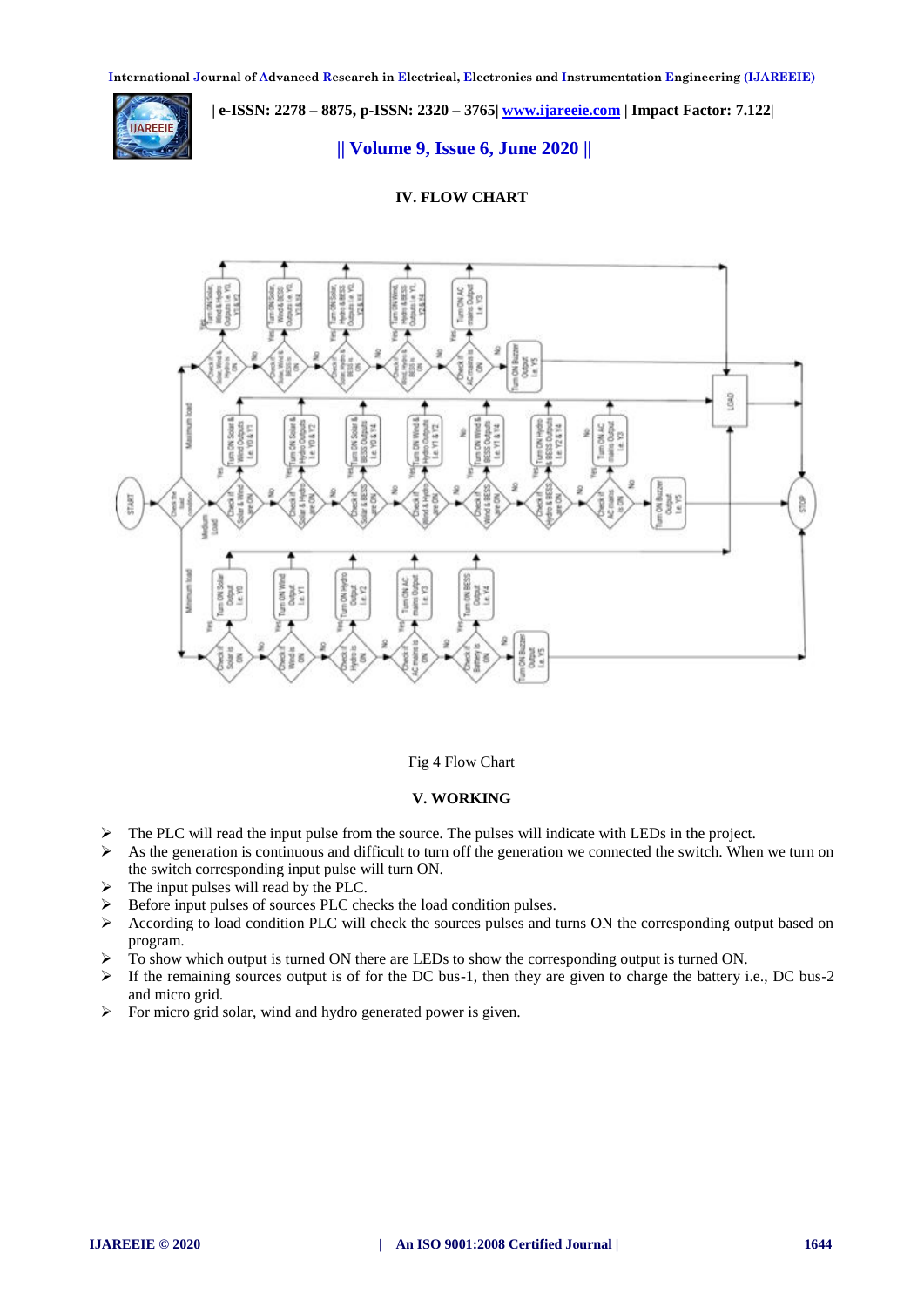**| e-ISSN: 2278 – 8875, p-ISSN: 2320 – 3765[| www.ijareeie.com](http://www.ijareeie.com/) | Impact Factor: 7.122|** 



# **|| Volume 9, Issue 6, June 2020 ||**

# **VI. PLC PROGRAM**



#### Fig 5 PLC Program

Type of PLC: DELTA PLC

#### **Program explanation**

- $\triangleright$  In first row program all are output of PLC which are sources to switch to load and buzzer output.
- $\triangleright$  In second row they are inputs to PLC which are load conditions ( minimum, medium and maximum).
- $\triangleright$  In third row ther are inputs to PLC which are sources pulse inputs to PLC.
- $\triangleright$  Remaining program is divided into 3 parts which works on load conditions.
- $\triangleright$  M0 to M100 are the memory address to store the row status.
- $\triangleright$  When X0 is high i.e. minimum load condition is high, then power will flow to row 4 and row 5. In row 5 remaining program for minimum load condition source is there.
- $\triangleright$  According to the input pulses the output is stored in memory address.
- $\triangleright$  Similarly if X1 is high i.e. medium load condition is high, then power will flow in line 6 and 7.
- $\triangleright$  In line 7 there is a program for medium load condition, where the output is stored in memory based on input pulses.
- $\triangleright$  Similarly if X1 is high i.e. maximum load condition is high, then power flows in line 8.

#### **IJAREEIE © 2020 | An ISO 9001:2008 Certified Journal | 1645**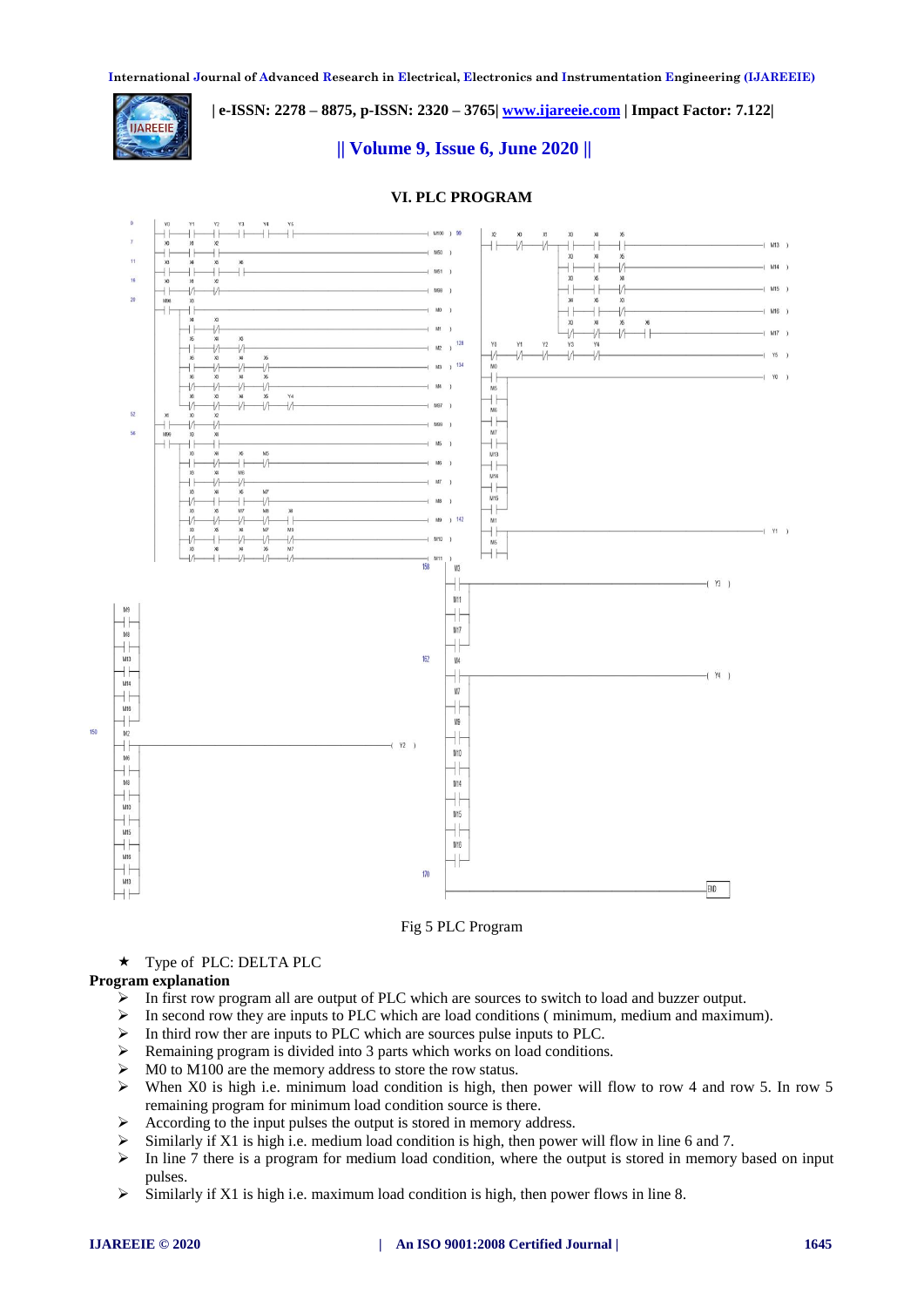

 **| e-ISSN: 2278 – 8875, p-ISSN: 2320 – 3765[| www.ijareeie.com](http://www.ijareeie.com/) | Impact Factor: 7.122|** 

# **|| Volume 9, Issue 6, June 2020 ||**

In line 8 there is a program for maximum load condition, where the output is stored in memory based on input pulses.

- $\triangleright$  All the memory address stores the data to turn on the specific output.
- Now all the address which stores the data of output Y0 to turn on are connected in parallel.
- $\triangleright$  Similarly all the address which stores the information of particular output to turn on is connected in parallel to turn on the particular output.
- $\triangleright$  In last end is connected to end the program.



Fig 6 DELTA PLC

**VII. RESULT** 



**Bus for BESS Micro Grid model** 

Fig 7 Controller and Load Bus Fig 8 Bus for BESS and Micro Grid

The power is generated from the sources and the load is connected to the load bus where the load bus receives the power from the sources according to the controller. At the same the excess power will store through BESS and supply to micro grid

# **VIII. CONCLUSSION**

In the "Power supply from four different sources: Ac mains, Solar, and wind, hydro" has been explained in this project with all its features and details. The significance of this project lies in its various advantages and wide places of applications such as Industries, Hospitals, Banks; etc. It has been developed by integrating Colleges/Schools, etc. and integrating features of all the hardware components used. Presence of every module has been reasoned out and placed carefully thus contributing to the best working of the unit.